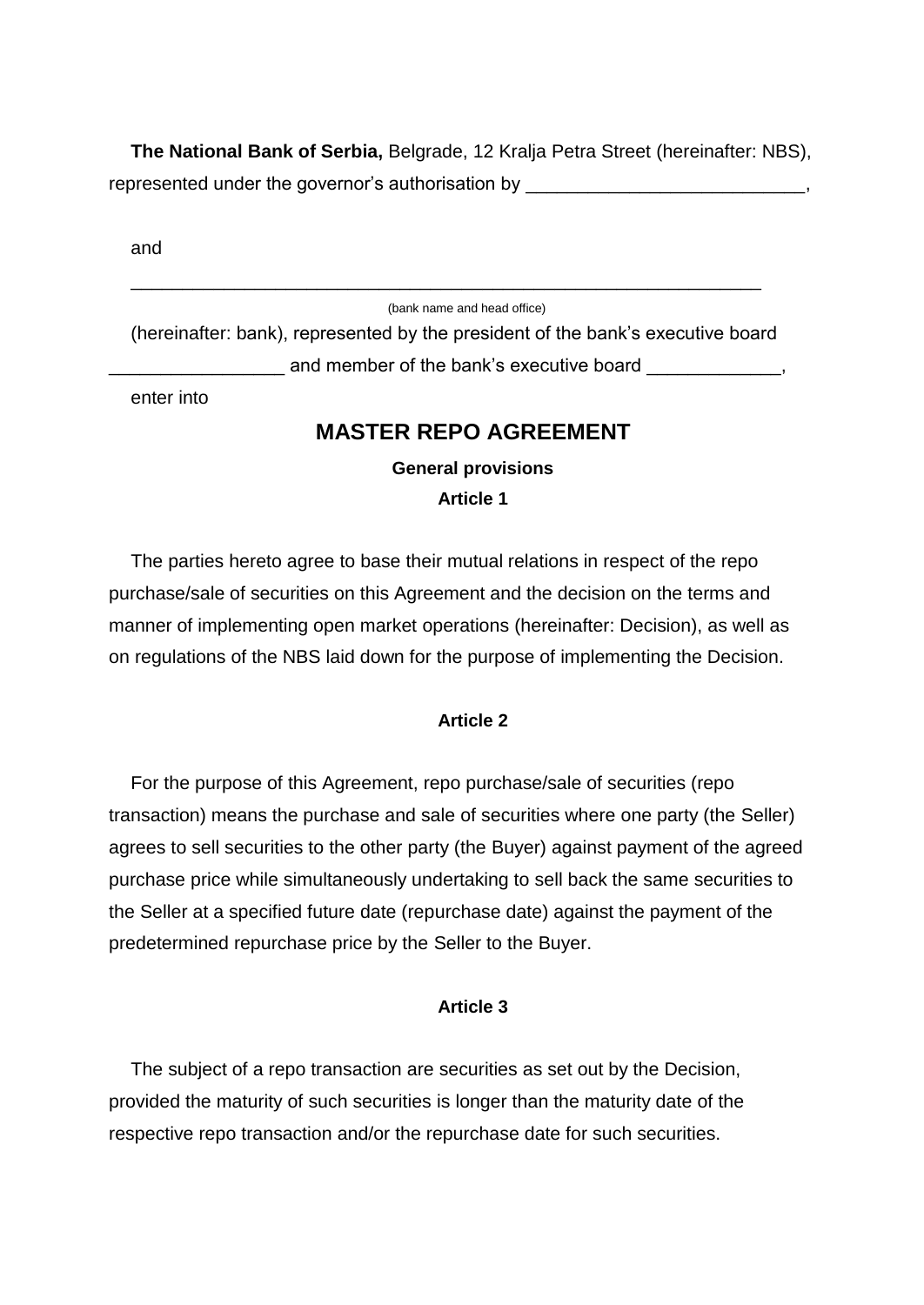#### $\mathcal{D}$ **Article 4**

A bank may enter into transactions of repo purchase/sale of securities with the NBS provided the terms and conditions as set out by the Decision are met.

#### **Article 5**

To perform the transactions of repo purchase/sale of securities within the meaning of this Agreement, a bank shall submit to the NBS the data stipulated in the guidelines laid down for the purpose of implementing the Decision.

A bank shall immediately notify the NBS of any change in the data referred to in paragraph 1 hereof.

## **Definitions Article 6**

For the purpose of this Agreement, certain terms mean as follows:

1) *Purchased securities* being the subject of a repo transaction mean the securities purchased by the Buyer from the Seller on the purchase date against the Buyer's commitment to sell back the same securities to the Seller on the repurchase date. Purchased securities also mean securities used by a bank to replace the originally purchased securities pursuant to the NBS's requirement under Article 10, paragraph 4 hereof, and securities additionally transferred by the bank to the NBS pursuant to the NBS's requirement under Article 10, paragraph 5 hereof.

2) *The purchase date* for the securities being subject of a repo transaction means the date on which the Buyer commits to purchase securities (purchased securities) from the Seller against payment of the purchase price by the Buyer to the Seller.

3) *The repurchase date* for securities being subject of a repo transaction means the date on which the Buyer sells back the purchased securities to the Seller against payment of the repurchase price by the Seller to the Buyer.

4) *The purchase price* means the amount payable by the Buyer to the Seller on the purchase date for the purchased securities. In cases when the NBS is the Buyer in a repo transaction, the purchase price shall equal the difference between the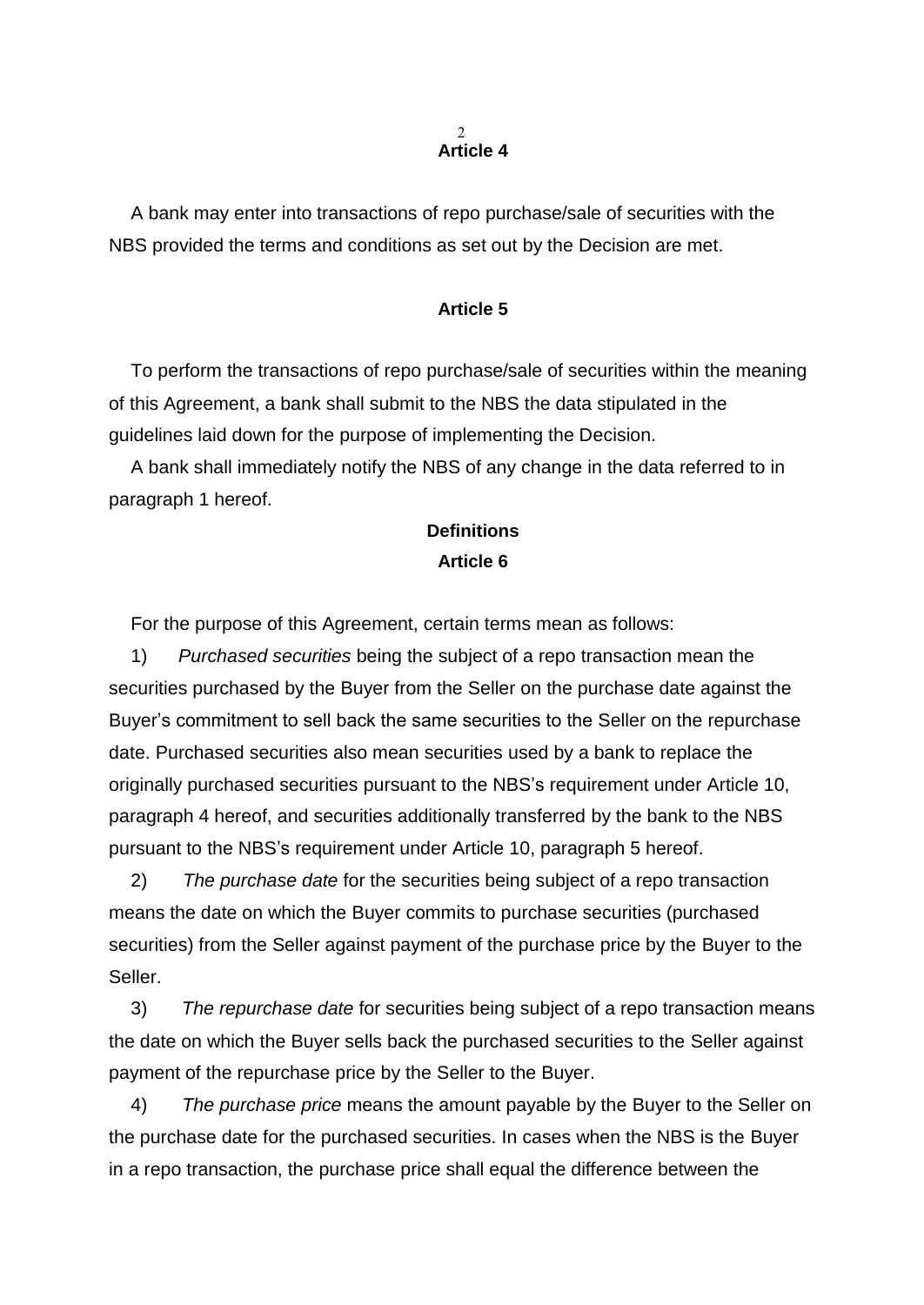nominal value of purchased securities and the downward haircut to the nominal value. In cases when the NBS is the Seller in a repo transaction, the purchase price shall equal the sum of the nominal value of purchased securities and the upward haircut to the nominal value. If the NBS purchases amortising bonds in a repo transaction, the downward haircut is applied to the residual portion of the nominal value of these securities as at their repurchase date, and if the NBS sells amortising bonds in this transaction, the upward haircut is applied to the residual portion of their nominal value on their sale date. If securities being the subject of a repo transaction are indexed to a foreign currency are, the downward/upward haircut is applied to the nominal value of these securities and/or to the residual portion of their nominal value – multiplied by the index ratio valid on the sale date and stipulated by the regulation on the issue of these securities.

5) *The downward/upward haircut* means a specific percentage, rounded to two decimal places, applied to determine the purchase price of securities being the subject of a repo transaction, and is set by the NBS in reference to the market value of securities, current market and monetary developments, the type of securities and their remaining maturity.

6) *The repurchase price* means the amount payable by the Seller to the Buyer for the purchased securities on the repurchase date. It is calculated as the sum of the purchase price and the price differential.

7) *The price differential* means the interest on a repo transaction and equals the amount derived by applying the repo rate to the purchase price for the actual number of days during the period commencing at (and including) the purchase date and ending at (but excluding) the repurchase date relative to the constant number of days in a year (360 days) by applying a simple interest calculation of a hundred.

8) *The repo rate* means the interest rate expressed on an annual basis and applied for the purpose of calculating the price differential, i.e. for the purpose of calculating the repurchase price. The repo rate shall be agreed between the Buyer and the Seller, in accordance with the Decision;

9) *The repo transaction currency* means the currency in which payments for purchased securities are made. Payments resulting from repo transactions are settled in dinars.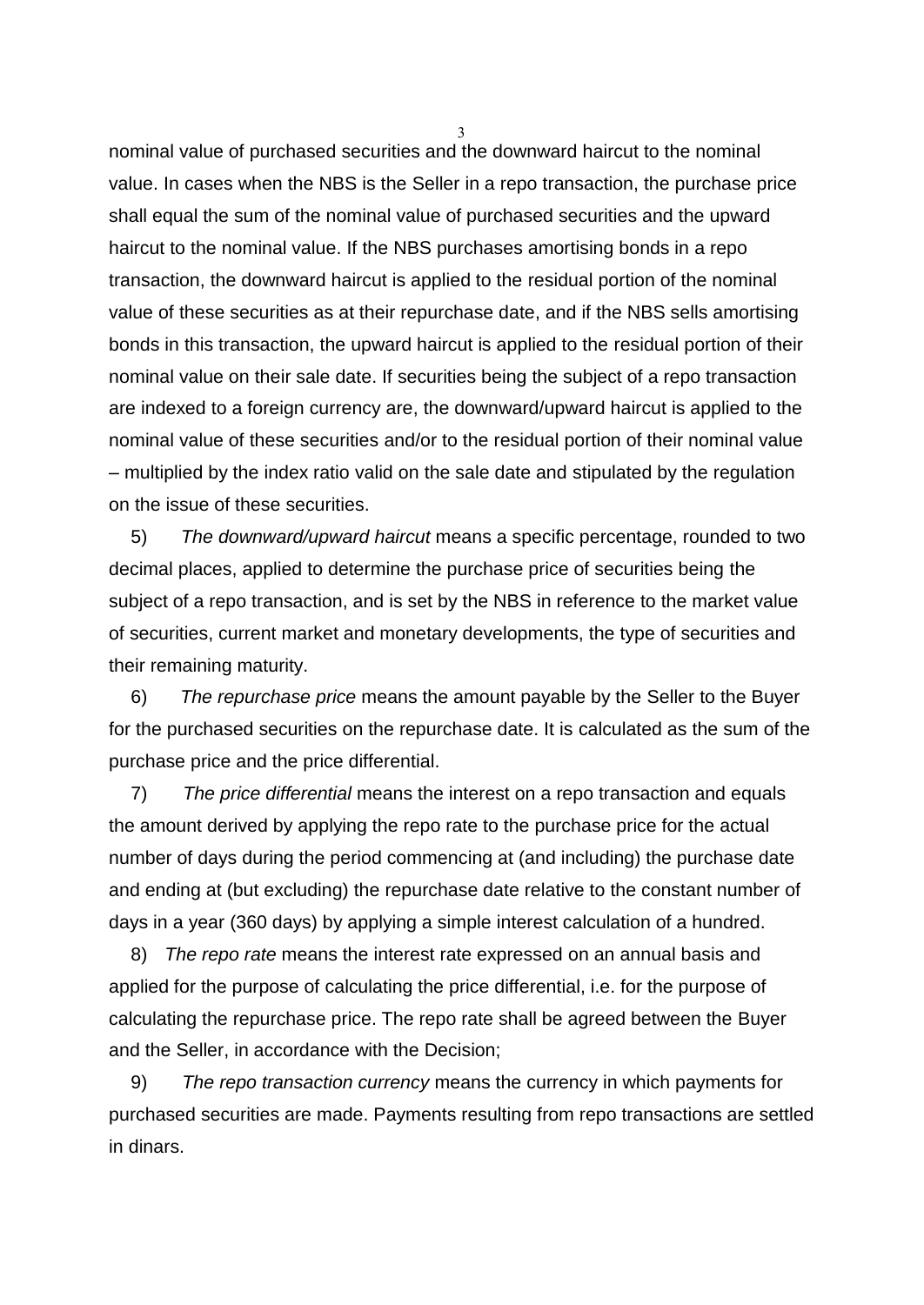10) *The proceeds* from purchased securities mean the interest appertaining to purchased securities, due for payment within the repo transaction term.

11) *The repo transaction term* means the period from the purchase date to the repurchase date of the purchased securities.

12) *Clearing and settlement* means the determining of the amount of liabilities/claims in respect of securities and money arising from securities purchase/sale transactions, as well as settling of liabilities through the transfer of securities and money.

## **Entering into one-time repo agreements Article 7**

The NBS and a bank may enter into a repo transaction at auctions that, as a rule, the NBS organises through the web platform or based on bilateral contracting, pursuant to the Decision and regulations referred to in Article 1 hereof.

The NBS and a bank shall enter into a separate repo agreement on each one-time repo transaction of securities purchase/sale.

The parties hereto agree that the one-time repo agreement entered into at the auction shall be legal without the parties' signatures and shall be deemed concluded once the NBS has accepted the bank's bid at the auction in full or in part.

The one-time agreement referred to in paragraph 2 hereof shall be integral to this Agreement.

#### **Article 8**

When a repo transaction between the NBS and a bank is effected at an auction, a one-time repo agreement shall be made and, as a rule, submitted to the bank through the web platform; such agreement shall be deemed entered into once the NBS has accepted the bank's bid for securities purchase/sale in full or in part.

If due to technical problems in operation of the web platform it is not possible to submit the one-time agreement to the bank as specified in paragraph 1 hereof, the NBS shall send the one-time agreement to the bank via email, or telefax if due to technical reasons the agreement cannot be sent by email.

When a repo transaction between the NBS and the bank is effected based on

 $\Delta$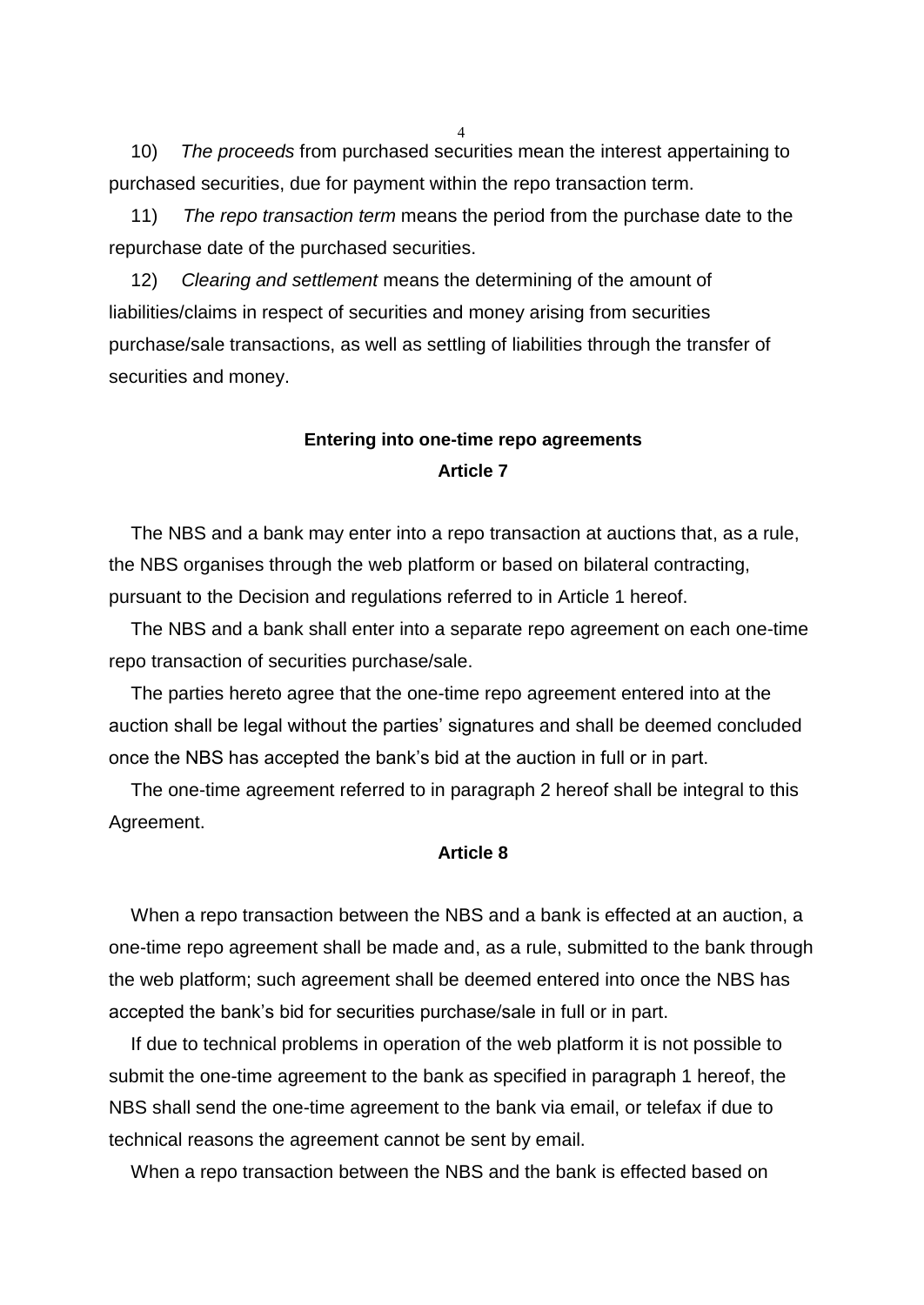5

bilateral contracting, a one-time repo agreement shall be made and submitted to the bank in writing.

#### **Article 9**

The parties hereto agree that the one-time repo agreement shall contain in particular:

1) details of securities being subject of the repo transaction (type of securities, ISIN, number of pieces, nominal value per piece, etc.),

2) purchase date,

3) purchase price,

4) the downward/upward haircut applied to the nominal value of securities and/or the residual portion of the nominal value of these securities on the date of their repurchase/sale,

5) repo transaction currency,

6) repurchase date,

7) repurchase price,

8) repo rate,

9) date of entering into the repo transaction, i.e. the one-time repo agreement.

Apart from data referred to in paragraph 1 hereof, the one-time repo agreement may also contain other data as needed.

## **Settlement of obligations Article 10**

In accordance with the one-time repo agreement entered into, the party hereto (the Buyer of securities) shall pay the purchase price for the purchased securities to the other party (the Seller of securities) on the purchase date, whereas the Seller shall settle obligations in respect of the transfer of purchased securities by crediting the Buyer's holding account in the Central Securities Depository and Clearing House (hereinafter: Central Securities Depository).

In accordance with the one-time repo agreement entered into, the Seller of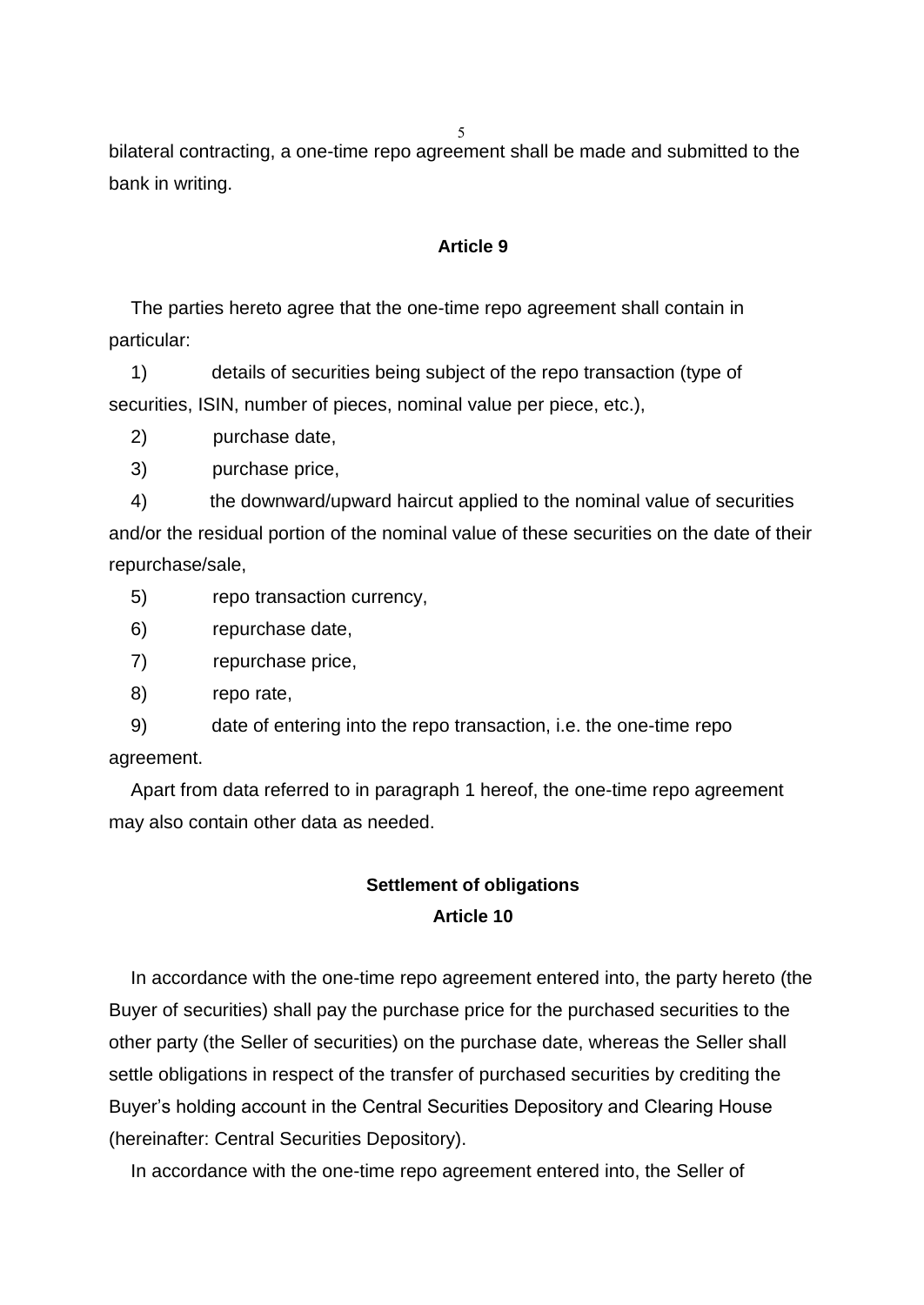securities shall pay the repurchase price for the securities to the Buyer on the repurchase date, whereas the Buyer shall settle obligations in respect of the transfer of purchased securities by crediting the Seller's holding account in the Central Securities Depository.

For the purpose of settling obligations referred to in this Article or meeting the requirements for clearing and settlement, the parties hereto shall ensure that securities being the subject of a repo transaction are in their holding accounts, i.e. that the money is transferred to the corresponding account within the Central Securities Depository run in the RTGS, fully in line with the entered-into one-time repo agreement.

If during the repo transaction, in which the NBS is the Buyer of securities, the issuer of the securities fails to meet the requirements pertaining to credit rating stipulated by the Decision, the NBS may request the bank to replace these securities with other securities which are eligible pursuant to the Decision.

Considering current market and monetary developments, the NBS may request the bank to place additional securities which are eligible pursuant to the Decision if it estimates that the current value of purchased securities is insufficient to cover payment of NBS receivables on account of a repo purchase of securities.

If the NBS requests that the bank replaces securities in accordance with paragraph 4 hereof or asks for placement of additional securities in accordance with paragraph 5 hereof – the downward haircut shall be applied, defined in accordance with the Decision and the decision determining the upward/downward haircut to the nominal value of securities.

The bank must comply in all aspects with the requests of the NBS from paragraphs 4 and 5 hereof, within the deadlines stipulated in these requests. If it fails to do so, the NBS may act in line with Article 14 hereof.

#### **Article 11**

If a bank – Seller of securities in a repo transaction fails to settle its monetary obligation on the repurchase date in respect of the securities repurchase, the purchased securities shall remain in the NBS'S possession.

If a bank – Buyer of securities in a repo transaction fails to settle its obligation on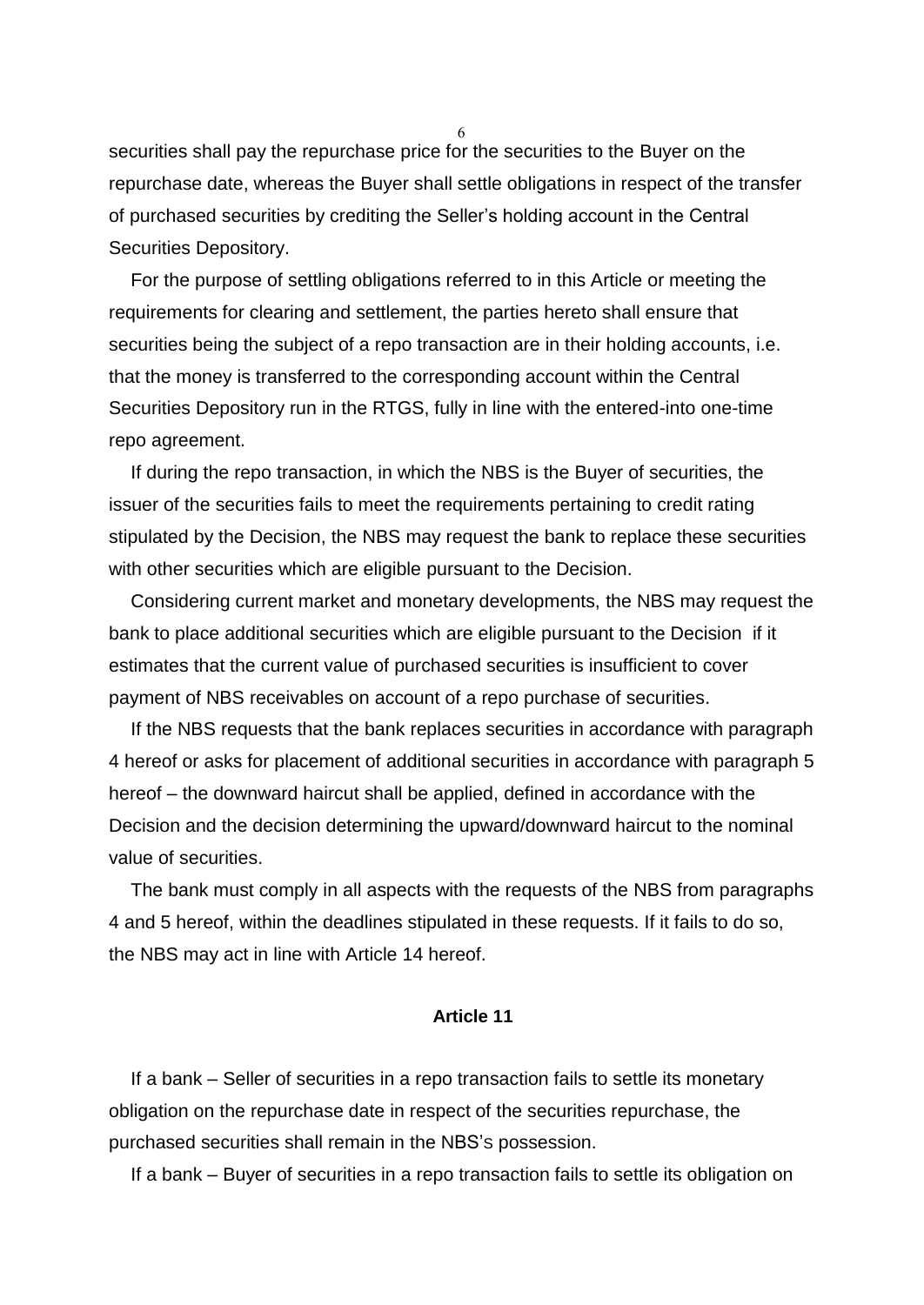the repurchase date in respect of the securities transfer, the NBS shall refuse to pay the repurchase price to the Buyer and the purchased securities shall remain in the NBS's possession.

#### **Article 12**

Over the repo transaction term, the proceeds from securities purchased under a repo agreement and the amount paid out on account of the portion of the nominal value of these securities shall belong to the Seller, while the party hereto – the Buyer of securities shall credit the entire proceeds and/or the portion of the nominal value paid out, without any deductions for taxes and duties, to the account of the party hereto – the Seller of securities, on the same day when the issuer of securities being the subject of a repo transaction credited the proceeds and/or the portion of the nominal value of these securities to the Buyer's account.

Notwithstanding paragraph 1 hereof, the party hereto – the Buyer of securities may credit the entire proceeds from purchased securities and/or the entire amount of the paid out portion of the nominal value of these securities to the account of the party hereto – the Seller of securities by no later than the next business day, before the deadline set for crediting the proceeds and/or the portion of the nominal value on that particular day.

If a bank fails to settle in full its obligation to credit the proceeds and/or the portion of the nominal value of securities paid out in line with paragraphs 1 and 2 hereof, the NBS shall set a new repurchase price, deducted for the amount of proceeds and/or the portion of the nominal value of securities paid out that the Buyer had failed to credit to its account.

# **Termination of the agreement Article 13**

Parties may agree to terminate one -time repo transaction before the agreed repurchase date (consensual termination of one-time repo agreement) in which case the obligations of parties arising from a repo transaction shall be settled on the agreed transaction termination date deemed to be the new repurchase date.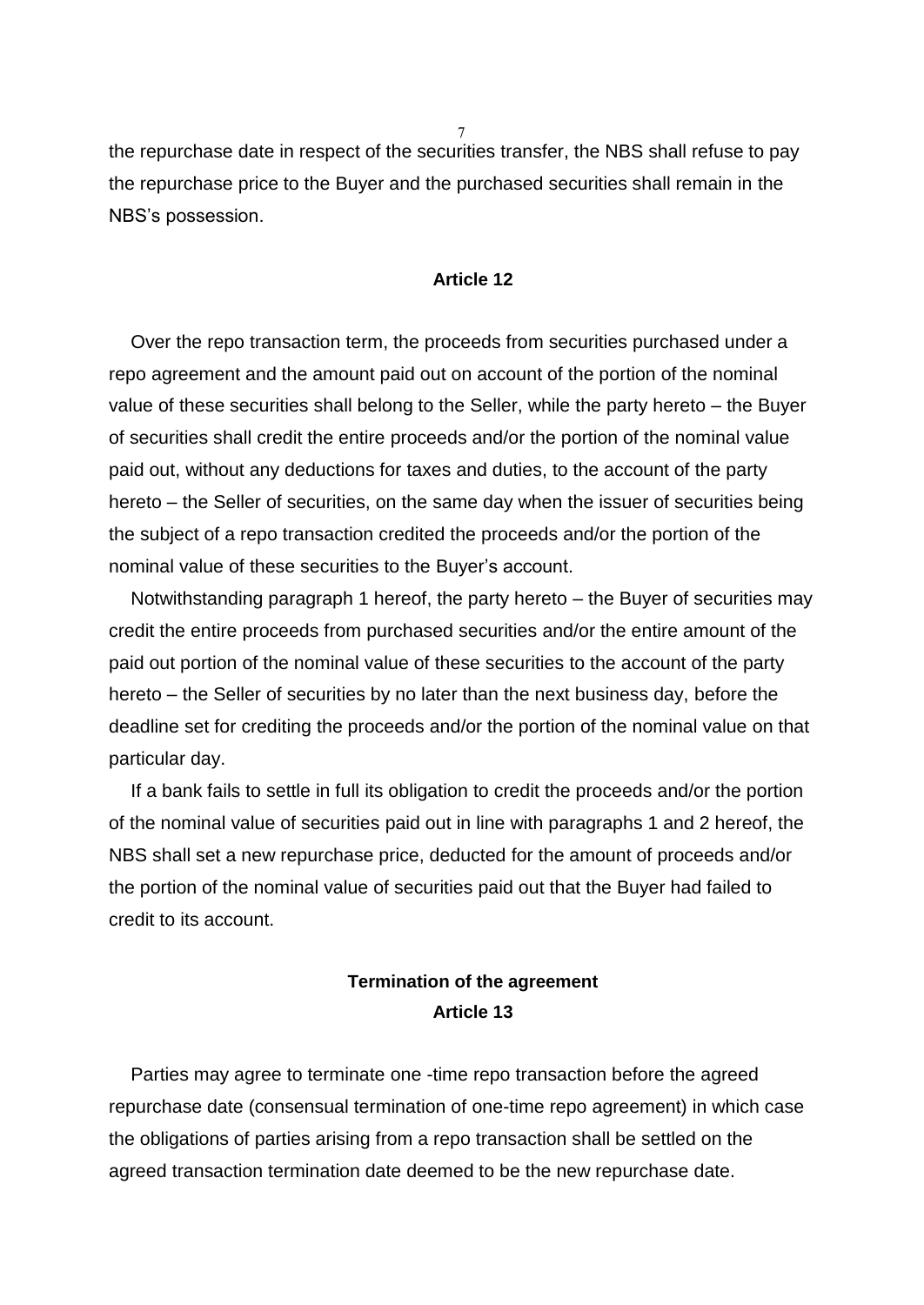8

The parties may terminate the agreement on a consensual basis, provided a bank has no outstanding obligations to the NBS under one-time repo agreements (consensual termination of a master repo agreement).

#### **Article 14**

If a bank defaults on its obligations arising from one-time repo agreement, the NBS may terminate by a written notice:

a master repo agreement (unilateral termination of a master repo agreement), in which case any one-time repo agreements shall also be terminated;

- one or more one-time repo agreements (unilateral termination of one-time repo agreement/s), in which case the master repo agreement shall remain in force.

If a bank defaults on its obligations in respect of the entered-into one-time repo agreement, the NBS may restrict the bank from performing transactions of securities purchase/sale in line with the Decision.

#### **Article 15**

In the events of termination of a repo agreement in line with Articles 13 and 14 hereof, if the termination date falls earlier than the agreed repurchase date, a new repurchase price of securities shall be set on the termination date, calculated with reference to the number of days elapsing between the date of the repo agreement and the date of its termination, at the interest rate set by the governor or a person designated by him.

In the events of termination of a repo agreement in line with Articles 13 and 14 hereof, if a bank fails to settle its obligations on the termination date in respect of the transfer of securities, the NBS shall refuse to pay the repurchase price to the bank and the purchased securities shall remain in the NBS'S possession. If a bank fails to settle its payment obligations, the purchased securities shall remain in the NBS's possession.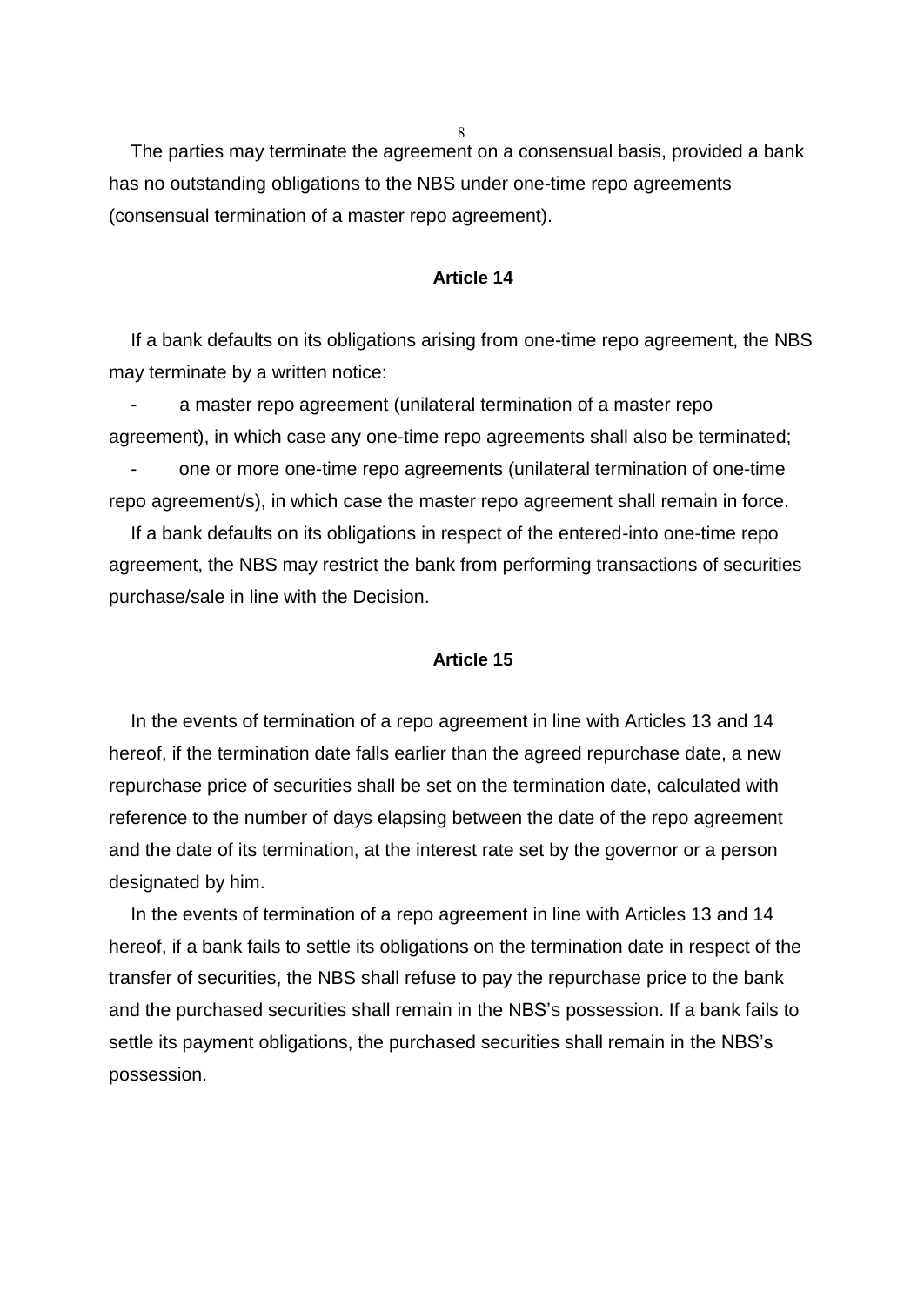#### **Article 16**

Exceptionally, the NBS may unilaterally terminate the one-time repo agreement if it estimates that a bank, due to its liquidity-related problems, will not be able to settle its payment obligations under a repo transaction. The NBS shall send to a bank the notice of contract termination in writing, by certified mail.

In the event referred to in paragraph 1 hereof, a new repurchase date shall be set, including a new repurchase price calculated based on the number of days elapsing between the date the repo agreement was entered into and the date of its termination, at the interest rate set by the governor or a person designated by him within the timeframe of at least three business days from the day of contract termination referred to in that paragraph.

If a bank fails to settle its obligations on the repurchase date referred to in paragraph 2 hereof, provisions of Article 15, paragraph 2 hereof shall apply to the collection of receivables by the NBS.

## **Final provisions Article 17**

The clearing and settlement of liabilities and claims in respect of securities and monies, arising from securities purchase/sale transactions entered into under this Agreement, shall be performed by the Central Securities Depository as determined by regulations of the Central Securities Depository.

### **Article 18**

If the due date of obligations arising from securities purchase/sale transactions is not a business day, such obligations shall be settled on the first business day following their due date.

#### **Article 19**

The parties hereto agree to seek to resolve amicably any issues that might arise